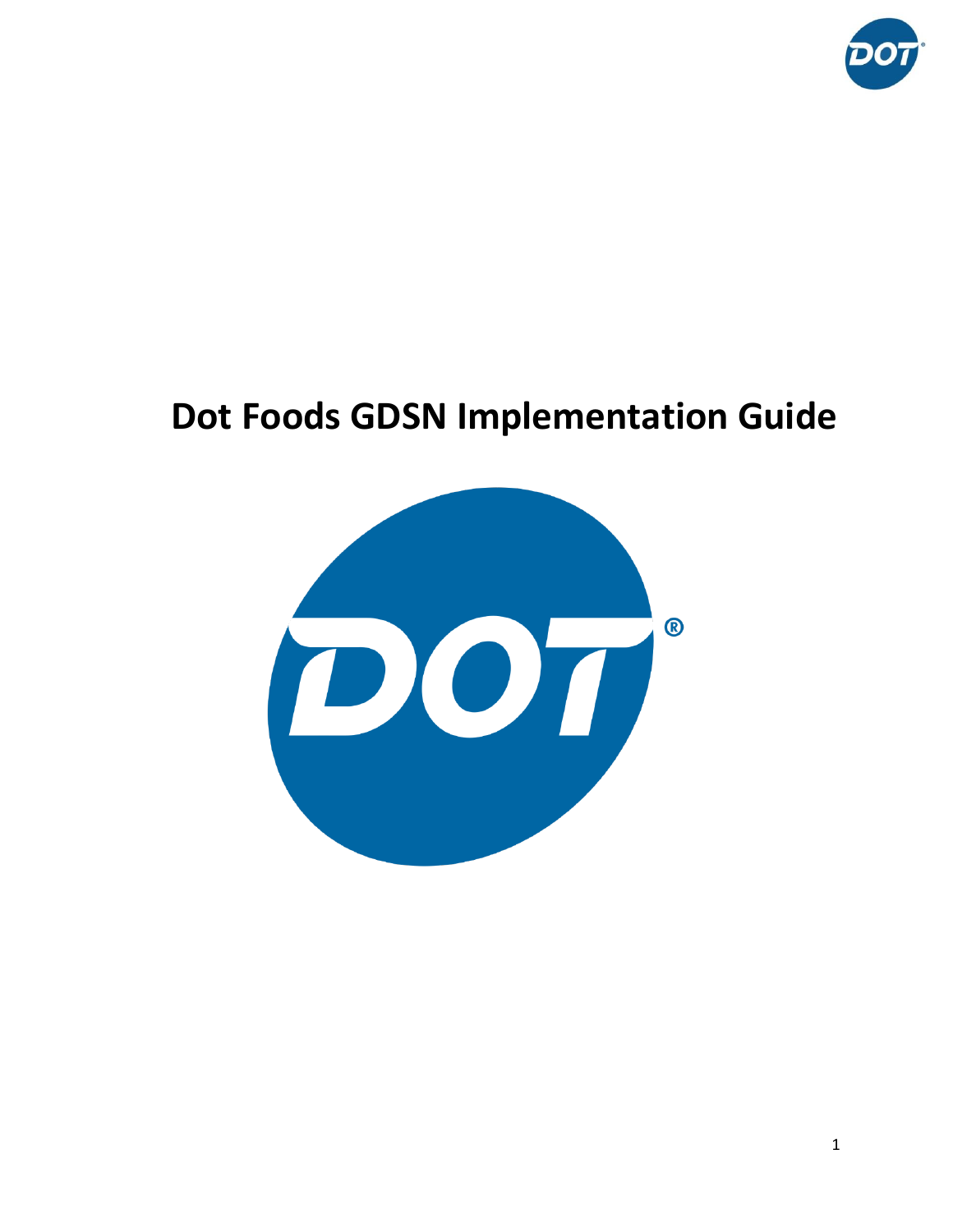

# **Table of Contents**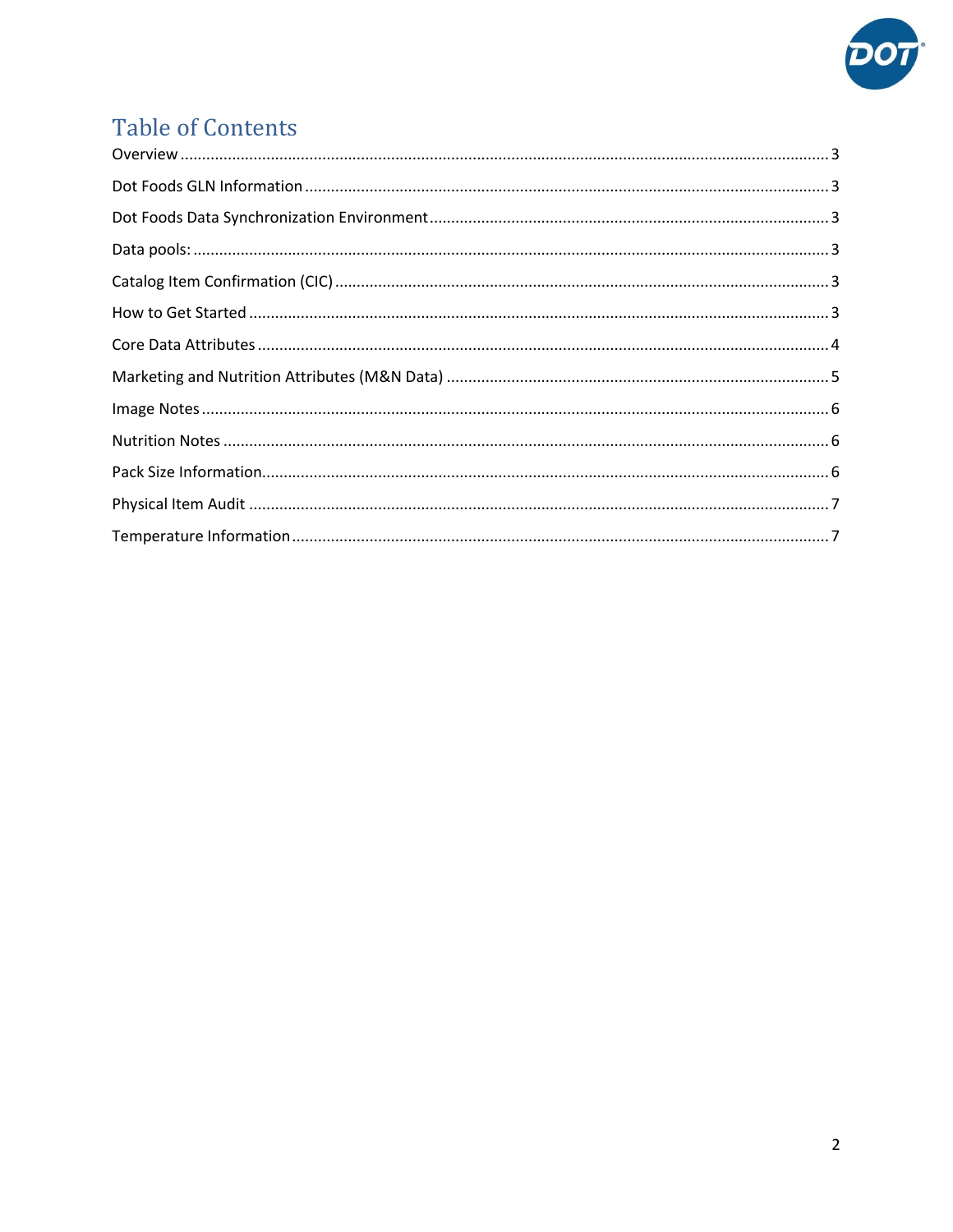

#### <span id="page-2-0"></span>**Overview**

This document is intended for suppliers who will be sending product data to Dot Foods via the Global Data Synchronization Network (GDSN). Dot Foods requires all product data to be published via GDSN and requires suppliers to be registered with a GDSN Certified Data Pool. The guide below provides instructions on how to setup a GDSN connection with Dot Foods so we can receive product data. Please reach out to our GDSN team a[t masterdata@dotfoods.com](mailto:masterdata@dotfoods.com) with any questions. They will connect you with your Master Data Analyst (MDA) to assist you throughout the process.

<span id="page-2-1"></span>Dot Foods GLN Information

Dot Foods' GLN – 0684476000001

# <span id="page-2-2"></span>Dot Foods Data Synchronization Environment

GDSN Data Pool – 1WorldSync

For suppliers that have an existing 1WorldSync relationship, please utilize the Dot Foods Playlist. Using this playlist allows suppliers to see which attributes and values are requested by Dot Foods. 1WorldSync suppliers can interact with a playlist via the Enhanced view, FUSE Spreadsheet (for mass updates), or XML.

# <span id="page-2-3"></span>Data Pools:

Data pools are where you can publish your items to Dot. If you do not yet have a data pool picked out, please use the link below to find a data pool. Dot utilizes 1WorldSync as its data pool.

#### <span id="page-2-4"></span>[GDSN Certified Data Pools](https://www.gs1.org/services/gdsn/certified-data-pools-list)

# Catalog Item Confirmation (CIC)

Dot Foods makes use of the CIC messages as follows:

- RECEIVED Item has been received and passed initial validations.
- REVIEW Supplier needs to review data provided. The confirmation message will include the error code and message from Dot Foods.
- **\*Review messages may be generated after the initial Received message if later validations detect errors.** • SYNCHRONIZED – Item is synchronized with Dot Foods' internal systems.

## <span id="page-2-5"></span>How to Get Started

- 1. Complete the Supplier GDSN Registration Form by clicking  $\rightarrow$  [Dot Foods GLN Registration Form.](http://www.aligntrac.com/dotfoods/registrations/) Once the form is complete, reach out to your master data analyst.
- 2. Once your MDA confirms the setup is complete in Dot's system, please work with your data pool provider to publish all available items via GDSN. Inform your MDA once that is completed.
- 3. Your MDA will review the items published and provide an audit report which will show any noncompliant items or incomplete publications.
- 4. All necessary changes and corrections will need to be updated in your data pool and republished via GDSN as initial load. \*Notify your MDA if a GTIN change has been made.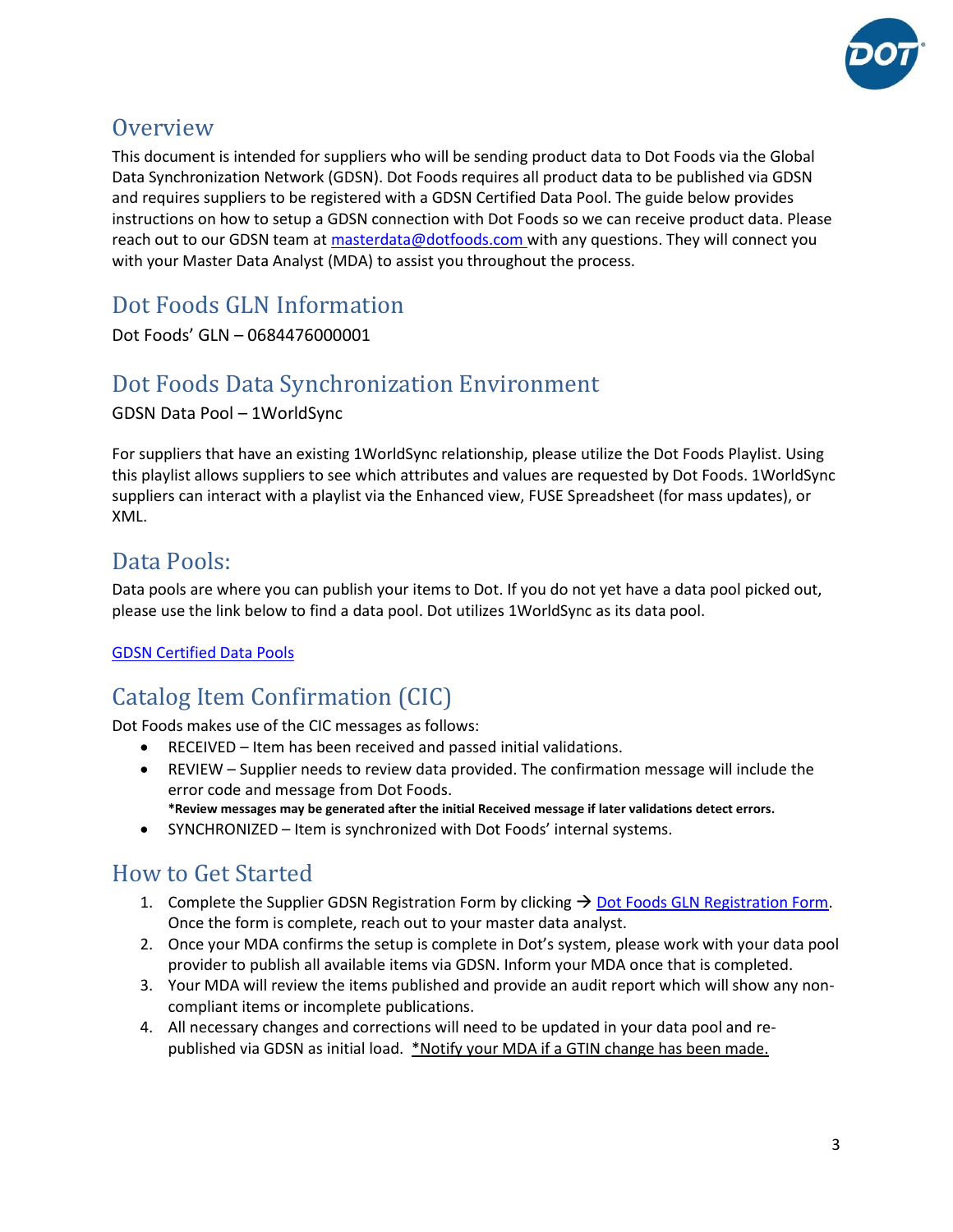

# <span id="page-3-0"></span>Core Data Attributes

#### **For a full list of attributes, please refer to the GS1 Foodservice GDSN Attribute Guide.**

GS1 GDSN [Attribute Guide](https://www.gs1us.org/DesktopModules/Bring2mind/DMX/Download.aspx?command=core_download&entryid=548&language=en-US&PortalId=0&TabId=134)

| <b>Attribute</b>                                                                                                                                   | 1WorldSync Name                                                                                                                                                        | <b>XML Name</b>                                                                                                                                                                                                                  |  |
|----------------------------------------------------------------------------------------------------------------------------------------------------|------------------------------------------------------------------------------------------------------------------------------------------------------------------------|----------------------------------------------------------------------------------------------------------------------------------------------------------------------------------------------------------------------------------|--|
| Alternate Item Number -                                                                                                                            | Alternate Item Identification Agency                                                                                                                                   | alternateItemIdentification/agency                                                                                                                                                                                               |  |
| Manufacturer Product Code                                                                                                                          | Alternate Item Identification ID                                                                                                                                       | alternateItemIdentification/id                                                                                                                                                                                                   |  |
| <b>Brand</b>                                                                                                                                       | <b>Brand Name</b>                                                                                                                                                      | brandName                                                                                                                                                                                                                        |  |
| Country of Origin                                                                                                                                  | Country Of Origin                                                                                                                                                      | tradeltemCountryOfOrigin                                                                                                                                                                                                         |  |
| Data Carrier Type                                                                                                                                  | Data Carrier Type Code                                                                                                                                                 | dataCarrierTypeCode                                                                                                                                                                                                              |  |
| <b>Dimensions</b>                                                                                                                                  | Height, Height UOM                                                                                                                                                     | height, height/uom                                                                                                                                                                                                               |  |
|                                                                                                                                                    | Width, Width UOM                                                                                                                                                       | width, width/uom                                                                                                                                                                                                                 |  |
|                                                                                                                                                    | Depth, Depth UOM                                                                                                                                                       | depth, depth/uom                                                                                                                                                                                                                 |  |
| <b>Functional Name</b>                                                                                                                             | <b>Functional Name</b>                                                                                                                                                 | functionalName                                                                                                                                                                                                                   |  |
| <b>Global Product Classification</b><br>Code                                                                                                       | Global Item Classification Code (GPC Code)                                                                                                                             | globalClassificationCategory/code                                                                                                                                                                                                |  |
| Gross Weight                                                                                                                                       | Gross Weight, Gross Weight UOM                                                                                                                                         | grossWeight, grossWeight/uom                                                                                                                                                                                                     |  |
| GS1 Trade Item Key Code                                                                                                                            | GS1 Trade Item ID Key Code                                                                                                                                             | gs1TradeItemIdentificationKeyCode                                                                                                                                                                                                |  |
| GS1 Trade Item Key Value                                                                                                                           | GS1 Trade Item ID Key Value                                                                                                                                            | gs1TradeItemIdentificationKey/value                                                                                                                                                                                              |  |
| <b>GTIN Code</b>                                                                                                                                   | Item ID                                                                                                                                                                | <b>GTIN</b>                                                                                                                                                                                                                      |  |
| <b>GTIN Name</b>                                                                                                                                   | Item Name                                                                                                                                                              | gtinName                                                                                                                                                                                                                         |  |
| Manufacturer GLN                                                                                                                                   | Manufacturer GLN                                                                                                                                                       | manufacturer/gln                                                                                                                                                                                                                 |  |
| <b>Brand Owner GLN</b>                                                                                                                             | <b>Brand Owner GLN</b>                                                                                                                                                 | brandOwnerGLN                                                                                                                                                                                                                    |  |
| <b>Net Content</b>                                                                                                                                 | Net Content, Net Content UOM                                                                                                                                           | netContent, netContent/uom                                                                                                                                                                                                       |  |
| Net Weight                                                                                                                                         | Net Weight, Net Weight UOM                                                                                                                                             | netWeight, netWeight/uom                                                                                                                                                                                                         |  |
| Non-Pallet TI/HI - Required at<br>all non-pallet level GTINs                                                                                       | Number of Trade Items Per Pallet Layer/Non GTIN<br>Pallet Ti<br>Number of Complete Layers Contained in Item/Non<br><b>GTIN Pallet Hi</b>                               | nonGTINPalletTi<br>nonGTINPalletHi                                                                                                                                                                                               |  |
| Pallet TI/HI- Required at the<br><b>PALLET level GTIN</b>                                                                                          | Number of Items in a Complete Layer/GTIN Pallet Ti<br>Number of Complete Layers Contained in<br>Item/GTIN Pallet Hi                                                    | Ti<br>hi                                                                                                                                                                                                                         |  |
| <b>Product Descriptions</b>                                                                                                                        | Short Description / POS Desc. 1<br><b>Product Description</b>                                                                                                          | shortDescription<br>productDescription                                                                                                                                                                                           |  |
| Product Type                                                                                                                                       | Product Type                                                                                                                                                           | productType                                                                                                                                                                                                                      |  |
| Lifespan from Production                                                                                                                           | Min Product Lifespan from Production (Days)                                                                                                                            | minimumTradeItemLifespanFromProduction                                                                                                                                                                                           |  |
| Lifespan from Arrival                                                                                                                              | Min Product Lifespan from Arrival (Days)                                                                                                                               | minimumTradeItemLifespanFromArrival                                                                                                                                                                                              |  |
| Temperature Qualifier Code - Trade item is being<br>stored or handled<br>Storage Temperature<br>Maximum Temperature/UOM<br>Minimum Temperature/UOM |                                                                                                                                                                        | tradeItemTemperatureInformation/temperatureQualifierCode<br>tradeItemTemperatureInformation/maximumTemperature<br>storageHandlingTempMax/uom<br>tradeItemTemperatureInformation/minimumTemperature<br>storageHandlingTempMin/uom |  |
| <b>Target Market</b>                                                                                                                               | <b>Target Market</b>                                                                                                                                                   | targetMarket                                                                                                                                                                                                                     |  |
| Unit Indicators                                                                                                                                    | <b>Base Unit Indicator</b>                                                                                                                                             | isBaseUnit                                                                                                                                                                                                                       |  |
|                                                                                                                                                    | Consumer Unit Indicator<br>Dispatch Unit Indicator<br>Invoice Unit Indicator<br>Ordering Unit Indicator<br>Variable Weight Trade Item                                  | isConsumerUnit<br>isDispatchUnit<br>islnvoiceUnit<br>isOrderableUnit<br>isVariableWeightItem                                                                                                                                     |  |
| Unmarked Inners                                                                                                                                    | Inner Pack<br>Quantity of Next Level GTIN within Inner Pack<br><b>Individual Unit Max</b><br>Individual Unit Max UOM<br>Individual Unit Min<br>Individual Unit Min UOM | <b>InnerPack</b><br>quantityOfNextLevelTradeItemWithinInnerPack<br>individualUnitMax<br>individualUnitMaxUOM<br>individualUnitMin<br>individualUnitMinUOM                                                                        |  |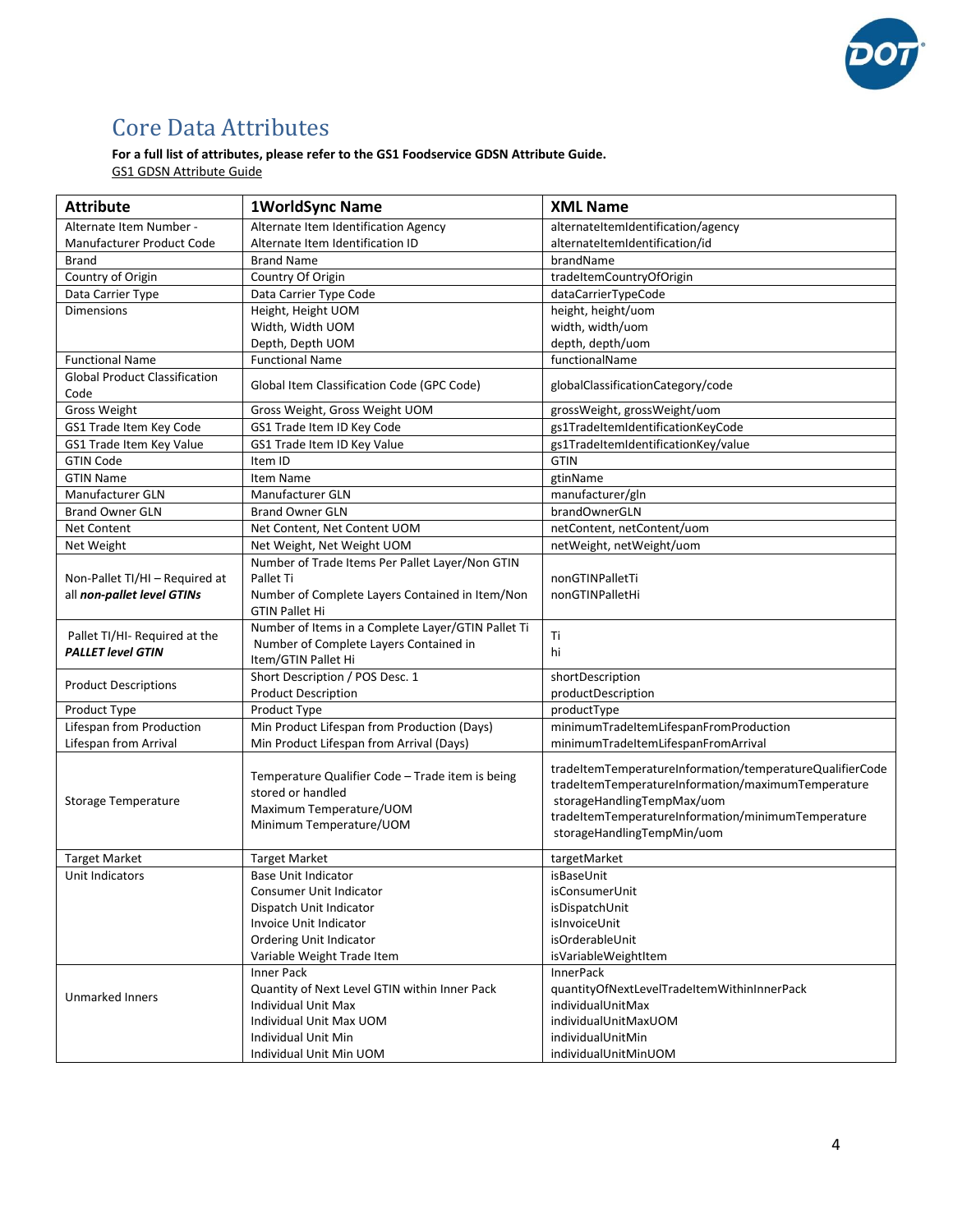

# <span id="page-4-0"></span>Marketing and Nutrition Attributes (M&N Data)

| <b>Attribute</b>               | 1WorldSync Name<br><b>XML Name</b>                      |                                                      | <b>Comments</b>                        |
|--------------------------------|---------------------------------------------------------|------------------------------------------------------|----------------------------------------|
| <b>Marketing</b>               |                                                         |                                                      |                                        |
| Marketing                      |                                                         |                                                      |                                        |
| Message/Benefits               | <b>Marketing Message</b>                                | tradeItemMarketingMessage                            | Required                               |
| <b>Images</b>                  |                                                         |                                                      |                                        |
|                                |                                                         |                                                      | *Required (at least 1                  |
| <b>Information Type</b>        | Referenced File Type Code                               | typeOfInformation                                    | PRODUCT_IMAGE)<br>*Required (e.g. JPG, |
| <b>File Format</b>             | <b>File Format Name</b>                                 | fileFormatName                                       | GIF, BMP, or PNG)                      |
|                                |                                                         |                                                      | *Required if uploading                 |
| URL                            | Uniform Resource Identifier                             | uniformResourceIdentifier                            | image as URL                           |
|                                |                                                         |                                                      | *Required if uploading                 |
| File Name                      | File Name                                               | fileName                                             | image as URL                           |
| <b>Storage</b>                 |                                                         |                                                      |                                        |
| Storage                        | <b>Consumer Storage Instructions</b>                    | consumerStorageInstructions                          | Required for food items                |
| <b>Ingredients Summary</b>     |                                                         |                                                      |                                        |
| Ingredients                    | Ingredients Statement                                   | ingredientStatement                                  | Required for food items                |
| Preparation                    |                                                         |                                                      |                                        |
| Preparation Type               | Preparation Type                                        | preparationType                                      |                                        |
|                                |                                                         |                                                      |                                        |
| Preparation Instructions       | <b>Preparation Instructions</b>                         | preparationInstructions                              | Required for food items                |
| <b>Nutritional Information</b> |                                                         |                                                      |                                        |
| Serving Size, UOM              | Serving Size & Serving Size UOM                         | servingSize, servingSizeUoM                          | Required for food items                |
| Serving Size Description       | Serving Size Description                                | servingSizeDescription                               | Required for food items                |
| Servings per Container         | Number Of Servings Per Package                          | numberOfServingsPerPackage                           | Required for food items                |
| <b>Nutrition Facts</b>         | Serving Size Preparation State                          | preparationState                                     | Required for food items                |
|                                | <b>Measurement Precision</b>                            | measurementPrecision                                 |                                        |
|                                | Nutrient Type Code<br>Percentage of Daily Value Intake  | nutrientTypeCode<br>percentageOfDailyValueIntake     |                                        |
|                                | <b>Nutrient Quantity Contained</b>                      | quantityContained                                    |                                        |
|                                | Nutrient Quantity Contained UOM                         | quantityContainedUoM                                 |                                        |
|                                | Allergen Specification Agency                           | allergenSpecificationAgency                          |                                        |
|                                | Allergen Specification Name                             | allergenSpecificationName                            | <b>Please see additional</b>           |
|                                | Allergen Type Code                                      | allergenTypeCode                                     | note below                             |
| **Allergens                    | Level of Containment<br>Allergen Relevant Data Provided | levelOfContainment<br>isAllergenRelevantDataProvided | regarding allergens                    |
|                                |                                                         |                                                      |                                        |
| <b>Additional Information</b>  | Does Trade Item Carry USDA Child Nutrition              |                                                      |                                        |
| <b>Child Nutrition Label</b>   | Label                                                   | doesTradeItemCarryUSDAChildNutritionLabeI            | Publish if applicable                  |
| Diet Type                      | Diet Type Code                                          | dietTypeCode                                         | Publish if applicable                  |
|                                | Organic Claim Agency & Organic Trade Item               | organicClaimAgency &                                 |                                        |
| Organic                        | Code                                                    | organicTradeItemCode                                 | Publish if applicable                  |
| <b>Genetically Modified</b>    | <b>Genetically Modified Declaration Code</b>            | geneticallyModifiedDeclarationCode                   | Publish if applicable                  |
|                                | Packaging Marked Label Accreditation                    |                                                      |                                        |
| Non-GMO Project Verified       | Code/Non GMO Project                                    | packagingMarkedLabelAccreditationCode                | Publish if applicable                  |

**\*\*The Major Food Allergens include: Peanuts, Tree Nuts, Eggs, Milk, Fish, Molluscs or Crustacean or shellfish (any of the three can be published to count as complete for that allergen), Soy, Sesame Seeds and Wheat. The** *isAllergenRelevantDataProvided* **attribute must be published and set to** *true* **if a claim is not made for ALL of the Major Food Allergens.**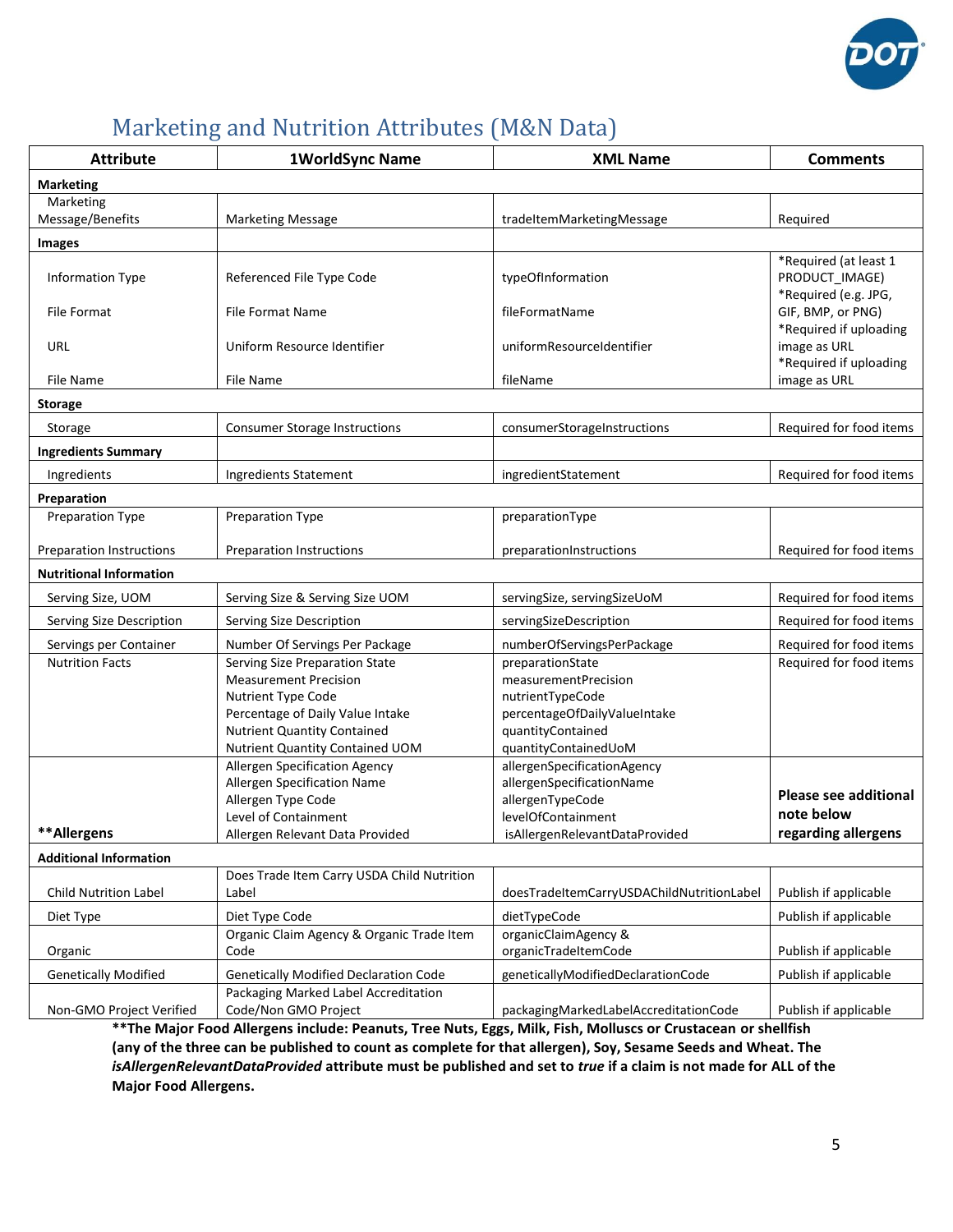

## <span id="page-5-0"></span>Image Notes

Images are among the top customer-requested Marketing & Nutritional attributes. Providing quality images can drive customer interest in your item offering and set your products apart from competitors. Please review the [Dot Foods Image Requirements document](https://www.dotfoods.com/siteassets/corporate/pdfs/gdsn-page/2021_gdsn_image_requirements.pdf) for additional information.

# <span id="page-5-1"></span>Nutrition Notes

The data attribute "nutrientTypeCode" is a coded value that Dot Foods will validate. Dot follows and validates based on the INFOODS guidelines of accepted unit of measures. Some of the common codes, their descriptions, and standard units-of-measure are shown below.

| Label                   | Code                  | <b>UOM</b> | Label                 | Code                     | <b>UOM</b> |
|-------------------------|-----------------------|------------|-----------------------|--------------------------|------------|
| Alcohol                 | <b>ALC</b>            | <b>GRM</b> | Potassium (mg)        | K                        | <b>MGM</b> |
| Ash (g)                 | <b>ASH</b>            | <b>GRM</b> | Magnesium (mg)        | MG                       | <b>MGM</b> |
| Biotin (mcg)            | <b>BIOT</b>           | <b>MCG</b> | Sodium (mg)           | <b>NA</b>                | <b>MGM</b> |
| Calcium (mg)            | CA                    | <b>MGM</b> | Niacin-B3             | <b>NIA</b>               | <b>MGM</b> |
| Caffeine (mg)           | <b>CAFFN</b>          | <b>MGM</b> | Niacin Equiv. (mg NE) | <b>NIAEO</b>             | <b>MGM</b> |
| Calories (cal)          | <b>ENER- or ENERC</b> | E14 or KJO | Organic Acid          | <b>OA</b>                | <b>GRM</b> |
| Calories from Fat (cal) | <b>ENERPF</b>         | E14 or KJO | Phosphorous (mg)      | P                        | <b>MGM</b> |
| A-Beta Carotene (mg)    | <b>CARTB</b>          | <b>MGM</b> | Pantothenic Acid (mg) | <b>PANTAC</b>            | <b>MGM</b> |
| Carbohydrates (g)       | CHO-                  | <b>GRM</b> | Protein (g)           | PRO-                     | <b>GRM</b> |
| Cholesterol (mg)        | CHOL-                 | <b>MGM</b> | Riboflavin-B2 (mg)    | <b>RIBF</b>              | <b>MGM</b> |
| Copper (mg)             | <b>CU</b>             | <b>MGM</b> | Starch (g)            | <b>STARCH- or STARCH</b> | <b>GRM</b> |
| Monounsaturated Fat (g) | <b>FAMS</b>           | <b>GRM</b> | Sugar Alcohol         | <b>POLYL</b>             | <b>GRM</b> |
| Polyunsaturated Fat (g) | <b>FAPU</b>           | <b>GRM</b> | Total Sugar (g)       | <b>SUGAR- or SUGAR</b>   | <b>GRM</b> |
| Omega 3 Fatty Acids     | FAPUN3                | <b>GRM</b> | Thiamin-B1 (mg)       | <b>THIA</b>              | <b>MGM</b> |
| Omega 6 Fatty Acids     | <b>FAPUN6</b>         | <b>GRM</b> | Vitamin A (IU)        | VITA-                    | <b>MCG</b> |
| Saturated Fat (g)       | <b>FASAT</b>          | <b>GRM</b> | Vitamin A (mcg)       | <b>VITA</b>              | <b>MCG</b> |
| Total Fat (g)           | <b>FATNLEA</b>        | <b>GRM</b> | Vitamin B6 (mg)       | VITB6-                   | <b>MGM</b> |
| Trans fatty Acids (g)   | <b>FATRN</b>          | <b>GRM</b> | Vitamin B12 (mcg)     | VITB12                   | <b>MCG</b> |
| Insoluble Fiber (g)     | <b>FIBINS</b>         | <b>GRM</b> | Vitamin C (mg)        | VITC- or VITC            | <b>MGM</b> |
| Soluble Fiber (g)       | <b>FIBSOL</b>         | <b>GRM</b> | Vitamin D (mcg)       | VITD-                    | <b>MCG</b> |
| Total Dietary Fiber (g) | <b>FIBTSW</b>         | <b>GRM</b> | Vitamin E (mg)        | VITE-                    | <b>MGM</b> |
| Folate (mcg)            | FOL- or FOL           | <b>MCG</b> | Vitamin K (mcg)       | <b>VITK</b>              | <b>MCG</b> |
| Iron (mg)               | FE or HAEM            | <b>MGM</b> | Water (g)             | <b>WATER</b>             | <b>GRM</b> |
| Iodine (mcg)            | ID                    | <b>MCG</b> | Zinc (mg)             | ZN                       | <b>MGM</b> |

# <span id="page-5-2"></span>Pack Size Information

Dot uses the published pack size to generate the product descriptions on our [ecommerce website](http://www.dotfoods.com/shop)

- $\circ$  Assign and publish GTINs to all levels of packaging. The net content at the lowest level of the hierarchy will be the size. The number of units at the higher levels will determine the pack.
	- Example: Consumer unit GTIN published net content is "4 ounces." Inner pack GTIN published is "6" units (the number of consumer unit items within one inner pack). Case GTIN published is "2" units (the number of inner pack items within one case). In this example, the pack size is 2-6-4 OZ.